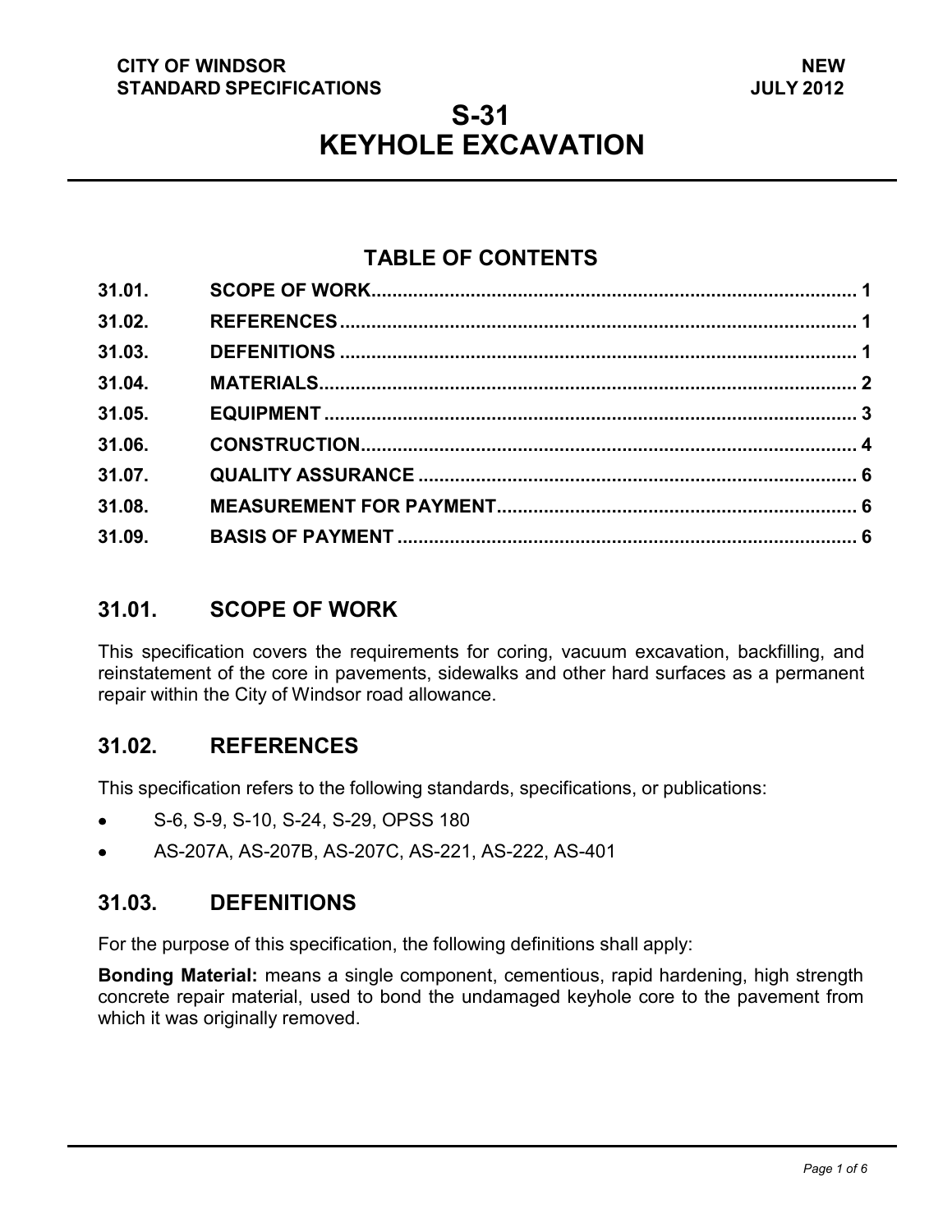**Boulevard:** means that part of a public street that is not used or intended to be used for vehicle travel by the general public, and that is situated between the travelled portion of the road and the adjoining property line.

**Composite Pavement:** means a rigid pavement having an asphalt concrete surfacing over Portland cement concrete base (with or without granular base).

**Flexible Pavement:** means a roadway pavement consisting of a layer(s) of asphalt concrete placed over granular base/subbase.

**Hard Surface:** means a pavement, curb, sidewalk, paved driveway or any other structure constructed at or near the ground surface elevation.

**Keyhole Excavation:** means the operation of using a coring device to cut a circular hole through the roadway pavement, sidewalk, or other hard surface to allow the intact core of pavement to be extracted, and the removal of underlying material from the ground by water or air vacuum excavation method, and its disposal. The subsequent reinstatement of the cored pavement.

**Rigid Pavement:** means a pavement having a Portland cement concrete surface or composite structure over granular base/subbase.

**Roadway:** means the portion of the street designed, improved, and ordinarily used by vehicle traffic.

**Sidewalk:** means that part of the public street located within the boulevard that is improved for the exclusive use of pedestrians.

**Unshrinkable Fill:** means a self-compacting cement treated aggregate with flowable consistency and controlled low strength properties.

Mix designs hall meet the requirements of OPSS 335.

### <span id="page-1-0"></span>**31.04. MATERIALS**

#### **31.04.01 Supply of Materials**

Unless otherwise specified the contractor shall supply all materials necessary for the execution and completion of the work.

#### **31.04.02 Bonding Material for Keyhole Cores**

Bonding material when mixed shall flow easily and completely fill the annular space around the core to achieve a waterproof, mechanical joint between the keyhole pavement core and the original slab of pavement. The material shall be placed in accordance to the manufacturer's recommendations, including all mixing, handling, and curing practices. Test results meeting the requirements as outlined in specification 31.04.03 and 31.04.04 shall be submitted to the City for review and approval prior to it being used.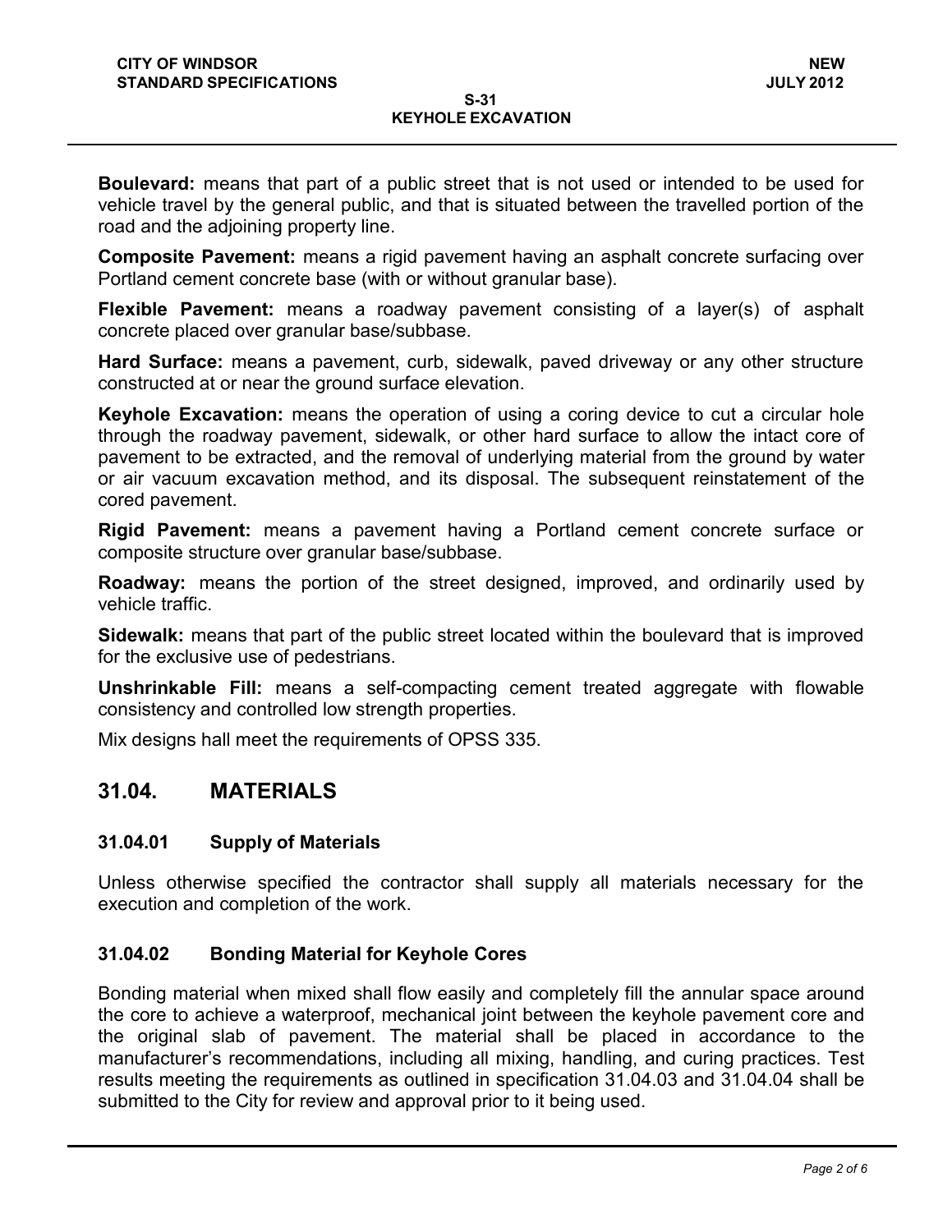#### **31.04.03 Laboratory Testing of Bonding Material**

| Compression                               | ASTM C109 or C39 |
|-------------------------------------------|------------------|
| Freeze/Thaw                               | ASTM C666        |
| <b>Set Time</b>                           | ASTM C266        |
| Bond Strength (Slant shear)               | ASTM C882        |
| Thermal Expansion and Shrinkage ASTM C531 |                  |

#### **31.04.04 Field Testing of Bonding Material**

In testing, the bonding material shall, within 30 minutes at 21C reach an equivalent traffic loadable condition that is at a minimum two (2) times greater than the AASHTO H-25 standard on simulated loading slabs prepared to yield a standard mix with a 28-day compressive strength of 35MPa.

#### **31.04.05 Unshrinkable Fill Backfill Material**

The materials for and the production of unshrinkable fill shall meet the requirements of City of Windsor specification S-24, and prior to its use, the contractor shall provide documentation of compliance. The supplied material will be tested and material that does not meet City of Windsor requirements will be removed and replaced at the contractor's expense, including the cost of retesting.

#### **31.04.06 Imported Granular Backfill Material**

Granular material shall not be used for keyhole excavation backfill. However, with the written consent of City engineer, Granular 'A' meeting City of Windsor specifications for material and compaction may be used in boulevard areas to 300mm below surface grade of grassed or landscaped areas.

#### <span id="page-2-0"></span>**31.05. EQUIPMENT**

Unless otherwise specified the contractor shall supply all labour and equipment required for execution and completion of the work.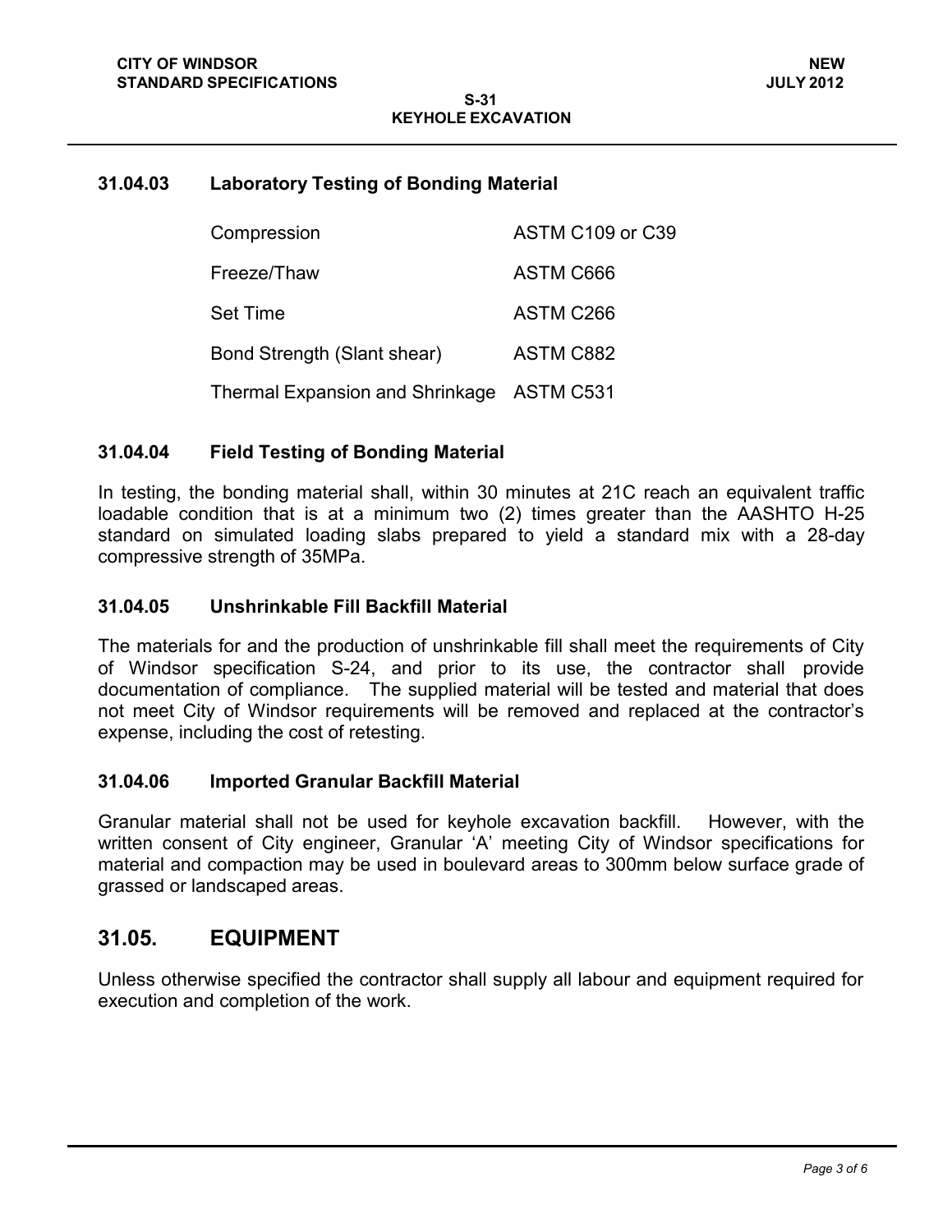### <span id="page-3-0"></span>**31.06. CONSTRUCTION**

#### **31.06.01 General**

All work performed using keyhole methods shall be carried out in such a manner that the pavement or sidewalk surfaces worked upon are restored and matched to the original condition of the surface.

#### **31.06.02 Keyhole Pavement Coring**

Cutting of existing pavements shall be performed with an appropriate keyhole-coring saw. The vertical alignment of the keyhole-coring saw shall be perpendicular with the horizon, and the cutting shall be extended to the full depth of the pavement structure. The coring operator shall place a temporary mark on the pavement core and the adjacent pavement prior to coring to ensure that the pavement core, when replaced, will have the same orientation as before it was removed.

#### **31.06.03 Operational Constraints**

Pavement and sidewalk cuts for vacuum excavation in keyhole coring shall not be greater than 460mm in diameter. Larger cores up to 610mm in diameter may be allowed only with written consent of City engineer.

In flexible, composite, or rigid pavements, keyhole cores shall not be within 1m of each other, edge of pavement, any construction joints, or a crack greater than 3mm in width.

Keyhole in sidewalks and other hard surfaces in boulevards shall not be within 100mm of a crack greater than 3mm in width, any joint, or edge of sidewalk or hard surface.

Keyhole coring shall not be permitted in flexible pavements where the asphaltic concrete is less than 100mm thick.

#### **31.06.04 Backfilling**

Material used for backfilling keyhole excavation shall meet City of Windsor 31.04.05 and 31.04.06 requirements.

Unshrinkable fill shall be used for backfilling of keyhole excavation within the pavement portion of the road allowance, alleys, sidewalks and other hard surfaces within the boulevard. With written permission from City engineer or his designate, Granular A meeting City of Windsor requirements, may be used as backfill material to within the top 300mm of landscaped or grassed areas of boulevards.

The use of up to a 50mm thick levelling course of crushed gravel (12mm) may be used to assist in levelling the core in place. The levelling course will be tamped once the unshrinkable fill has set.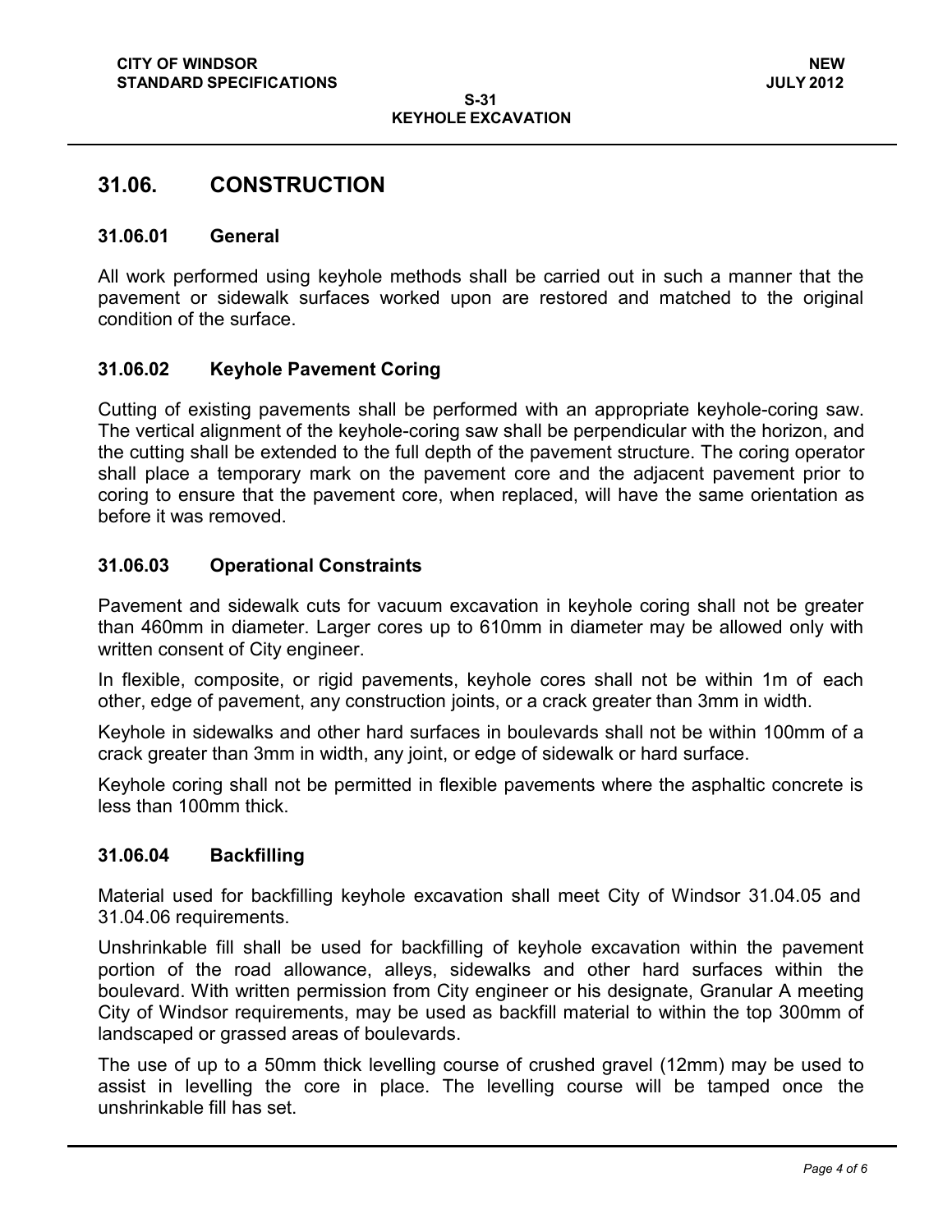#### **31.06.05 Surface Restoration**

Pavement core holes removed shall either be removed from work site or stored in a safe and secure on- site location. The cores shall be made readily available for restoring the pavement once backfilling is complete.

The pavement surface shall be restored to its original condition by setting the reinstated pavement core flush and in its original orientation. Excess bonding material shall be removed from the restored pavement surface. The contractor shall reinstate the keyhole core, complete with the bonding agent within 24 hours of cutting the existing pavement.

#### **31.06.05(a) Temporary Restoration**

Until the core hole is reinstated or the site is left unattended, the opening shall be covered with an approved form of an appropriately sized, circular steel road plate fitted with a collar that when inserted into the keyhole, will prevent the cover from tipping, tilting, bouncing or spinning out of the hole in all types of traffic condition.

#### **31.06.05(b) Permanent Restoration**

Where the keyhole core is found to be fractured or defective upon removal, or becomes damaged after removal, or otherwise fails to meet requirements as outlined in 31.07.01 the core shall not be used to restore the pavement. If another equivalent core of sound condition and matching existing pavement of the same diameter, depth, and composition as the defective core is available, it may be reinstated in substitution of the defective core. The permanent pavement repair at the damaged core hole location shall be cut and a permanent repair performed as outlined in City of Windsor specification S-29 Utility Cut Restoration.

Permanent restoration of boulevard landscaped areas shall be to original site conditions or better. Imported topsoil and seed/sod to meet City requirements.

#### **31.06.06 Management and Disposal of Excess Material**

The contractor is required to remove and dispose of all materials from keyhole excavation off site at their expense.

Management and disposal of excess material shall conform to OPSS 180.